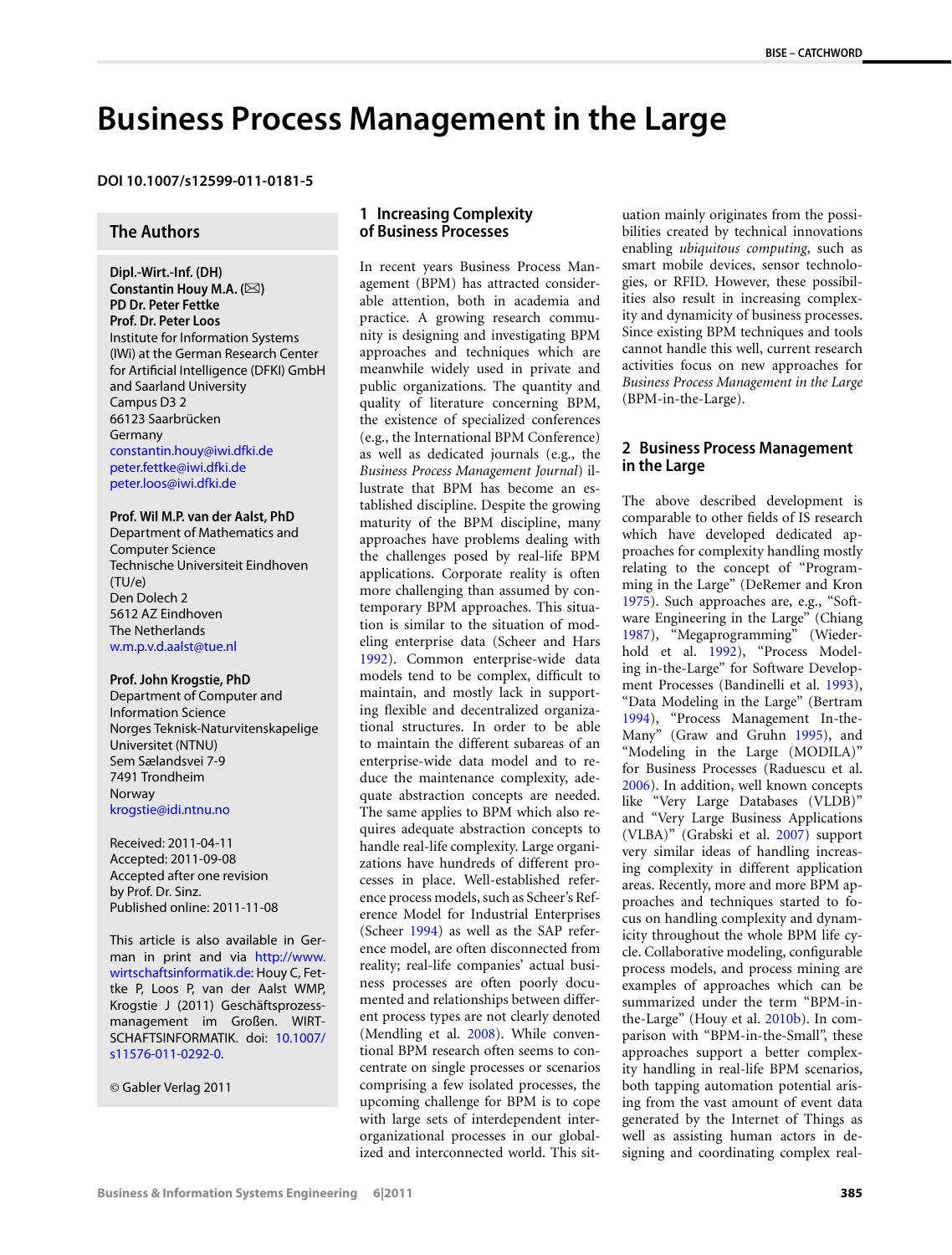| Characteristics |                                                                           | BPM-in-the-Small                                                     | BPM-in-the-Large                                                                                      |  |
|-----------------|---------------------------------------------------------------------------|----------------------------------------------------------------------|-------------------------------------------------------------------------------------------------------|--|
| 1.              | Temporal and spatial extent of process<br>definitions                     | Focus on one or just a few cooperating<br>organizations              | Focus on comprehensive business<br>networks and ecosystems involving<br>multiple organizations        |  |
| 2.              | Structuring of processes                                                  | Often a priori fixed process structures                              | More flexible process structures which<br>have to be adapted to changing situations                   |  |
| 3.              | Number of different process types                                         | Often a priori fixed number of defined<br>core and support processes | Increasing number of processes through<br>configurable process models and large<br>process portfolios |  |
| 4.              | Dependency between processes                                              | Often few dependencies                                               | Many dependencies                                                                                     |  |
| 5.              | Number of process stakeholders                                            | Low number of stakeholders in single<br>processes                    | High number of stakeholders in<br>inter-organizational processes                                      |  |
| 6.              | Dynamics of process change                                                | Often stable and seldom changed process<br>structures                | Often adapted and flexibly configured<br>process structures                                           |  |
| 7.              | Heterogeneity of applied modeling<br>notations                            | Low heterogeneity                                                    | High heterogeneity                                                                                    |  |
| 8.              | Number of different coordinating<br>institutions of cooperative processes | Low                                                                  | High                                                                                                  |  |
| 9.              | Dominant planning direction                                               | Top-down, often central organization                                 | Bottom-up, decentralized organization                                                                 |  |
|                 | 10. Architecture for BPM systems                                          | Often monolithic                                                     | Loosely coupled BPM services                                                                          |  |

<span id="page-1-0"></span>

|  |  |  |  |  | Table 1 Characteristics of BPM-in-the-Small and BPM-in-the-Large, inspired by Vanderhaeghen et al. (2010) |  |
|--|--|--|--|--|-----------------------------------------------------------------------------------------------------------|--|
|--|--|--|--|--|-----------------------------------------------------------------------------------------------------------|--|

life business processes. **Table [1](#page-1-0)** summarizes important characteristics and distinguishing features of BPM-in-the-Small and BPM-in-the-Large.

Topics related to BPM-in-the-Large are gaining importance. This is illustrated by dedicated workshops such as the "Process in the Large" workshop at the 8th BPM conference in 2010. Against the background of the practical and scientific relevance, many application areas and numerous research endeavors exist related to designing and investigating techniques for BPM-in-the-Large.

### **3 Application Areas and Current Techniques Supporting BPM-in-the-Large**

Relevant application areas and currently investigated techniques for BPM-in-the-Large can be systemized based on the BPM life cycle as approaches for each of its phases are investigated. In the following, a selection of relevant ideas and research interests contributing to BPM-inthe-Large are described and positioned in the BPM life cycle (**Fig. [1](#page-2-0)**). The following ideas can partly also contribute to BPMin-the-Small or pick up ideas from the context of other current BPM trends; e.g., BPM 2.0 which applies social software concepts for BPM (Kurz [2011](#page-3-13)). However, they address the aforementioned characteristic requirements concerning large and complex process scenarios in the first place.

In the process *strategy development* phase of the BPM life cycle, business strategy and strategic partnerships identify inter-organizational core business processes and inform the modeling phase for the development of large scale process models. Such models offer the possibility to improve the steering of large inter-organizational value creation networks. Typically, information quality for strategy development is improved during the process of continuous process improvement. Based on event data gathered with sensors during the process life cycle (Houy et al. [2010c](#page-3-14)) and process mining approaches (van der Aalst et al. [2007\)](#page-3-15), crucial organizational structures can be identified and strategic decisions can be based on real historic data ("evidence-based BPM"). Furthermore, business process maturity models (BPMMs) support the strategic improvement of process organization and can take cross-organizational process management into account (van Looy [2010](#page-3-16)). Moreover, smart solutions for automated business process maturity assessment are currently developed which can serve for adapting maturity levels in strategic alliances between different organizations.

Many research initiatives contributing to BPM-in-the-Large concentrate on the process *definition and modeling* phase as process models provide

the basis for the whole BPM life cycle. In inter-organizational scenarios, approaches for collaborative process modeling play an important role as they can support a collective understanding of inter-organizational business processes (Rittgen [2009](#page-3-17); Dollmann et al. [2011](#page-3-18)). Reference modeling is also of importance in BPM-in-the-Large. Reference models aim at describing best practice process structures (Fettke and Loos [2004\)](#page-3-19) and can also be formulated for and significantly affect large process scenarios. Especially in large scenarios different dimensions of process quality have an important impact on process performance and organizational success (Krogstie et al. [2006](#page-3-20)). In order to be able to assess the different quality dimensions, models have to be evaluated from different perspectives. Thus, capable methods and measurement concepts of pluralistic model quality evaluation are currently investigated, e.g. in the research project "PluralistiQue" conducted at the IWi at the DFKI funded by the German Research Foundation (DFG). Another interesting approach supporting the effective design and implementation of processes is concerned with the identification of structural analogies in process models expressing similarity of model constructs which can be useful for the reduction of complexity by providing "common parts" of business process models (Houy et al. [2010b\)](#page-3-11).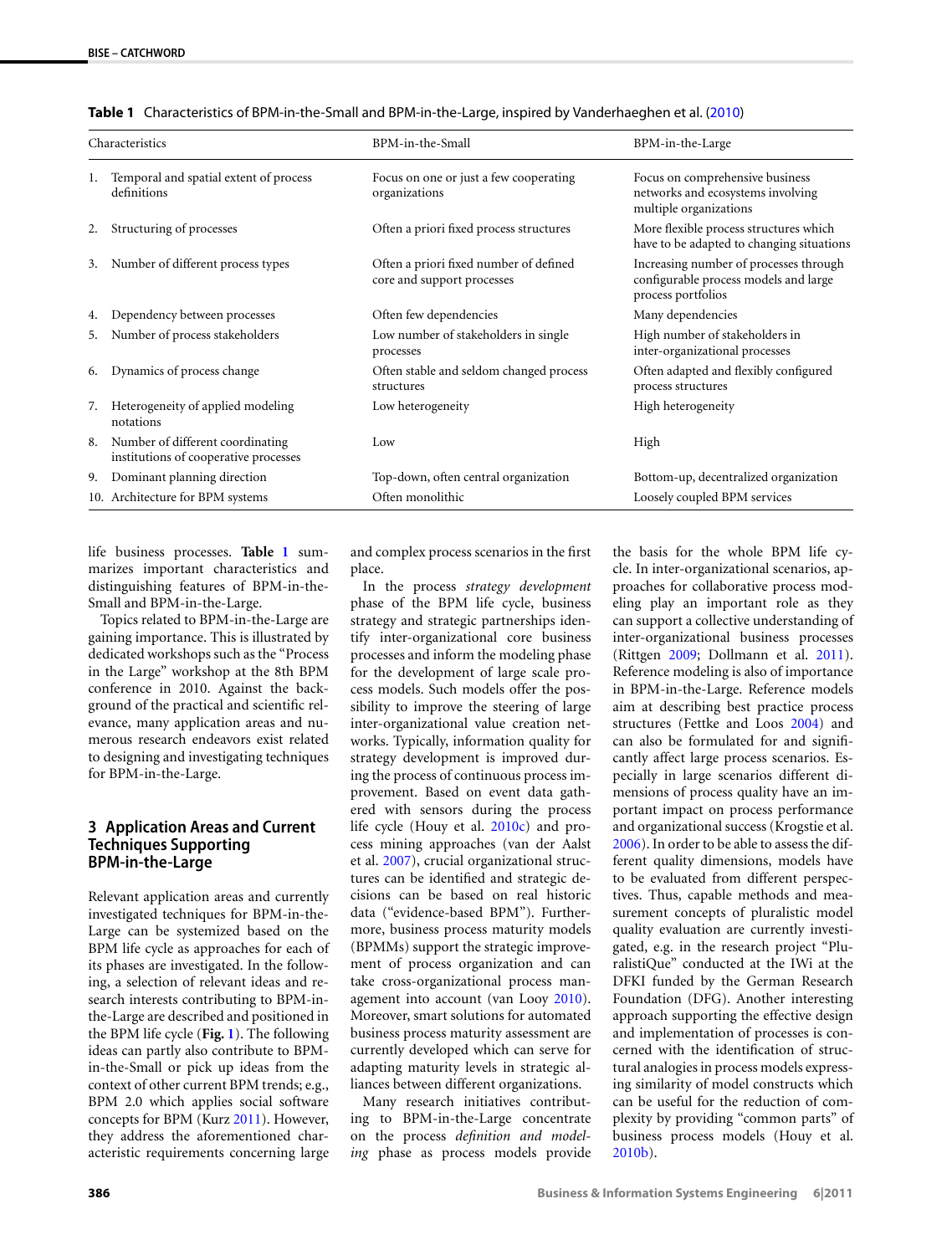

<span id="page-2-0"></span>**Fig. 1** Current related work on BPM-in-the-Large systemized by the BPM life cycle, based on Houy et al. [\(2010a](#page-3-21))

Besides the implementation of identified structural analogies, concepts like configurable models ([http://www.](http://www.processconfiguration.com) [processconfiguration.com\)](http://www.processconfiguration.com) (Gottschalk et al. [2008\)](#page-3-22) as well as interactive process models (Jørgensen and Krogstie [2008\)](#page-3-23) are of special importance during the *implementation* and *execution* phase. Both concepts support flexible process implementation and execution and thus a more agile BPM. High agility and fast reactions on changing situations are important for process performance. In this context event-driven architectures (EDA) based on sensors collecting event data play an important role as they can facilitate interactive process support. Especially in large process scenarios a plethora of event data is collected and can be used to improve process performance and the agility of reactions on changing business situations (Houy et al. [2010c\)](#page-3-14). Research on Very Large Business Applications (VLBA) is concerned with an effective and efficient implementation and execution of a large number of interdependent processes in internal and inter-organizational contexts (Grabski et al. [2007\)](#page-3-10).

Event data collected during process execution in large EDA also serves for process *monitoring and controlling*. Detailed monitoring information principally supports the subsequent process improvement phase. Based on long-term monitoring data, those process instances can be identified which have been most successful based on process mining methods (van der Aalst [2011](#page-3-24)), which can, furthermore, support reference modeling in particular areas. Moreover, valuable information on anomalies or critical points in inter-organizational process definitions can be put together and serve for the following *optimization and improvement* phase as well as for strategic decisions.

Besides the topics concerning the phases of the life cycle, there are *superordinated concepts* which are relevant for different phases. Process mining approaches and tools such as ProM ([http://](http://www.processmining.org) [www.processmining.org](http://www.processmining.org)) can support process modeling and improvement, the monitoring of executed process instances as well as the development of new process strategies based on information extracted from log files (van der Aalst et al. 2007). Furthermore, the idea of large process repositories for the management and coordination of many different types of process models is of great relevance for subsequent life cycle phases, especially for similarity search (Kunze and Weske [2010\)](#page-3-25) or cluster-based process model analysis (Niemann et al. [2010\)](#page-3-26). Large repositories containing reference models offer interesting possibilities for best practice analysis and benchmarking initiatives. Regarding large process repository management, some innovative approaches and tools exist, e.g., APROMORE ([http://](http://www.apromore.org) [www.apromore.org](http://www.apromore.org)) which offers advanced possibilities of large repository management for process models based on different modeling languages (La Rosa et al. [2011](#page-3-27)). Another interesting concept concerning BPM-in-the-Large is the idea of *BPM-as-a-Service* as an innovative architecture approach for BPM systems (BPMS). This approach aims at providing flexibly composable BPM services, e.g., services for the transformation of models into different languages,